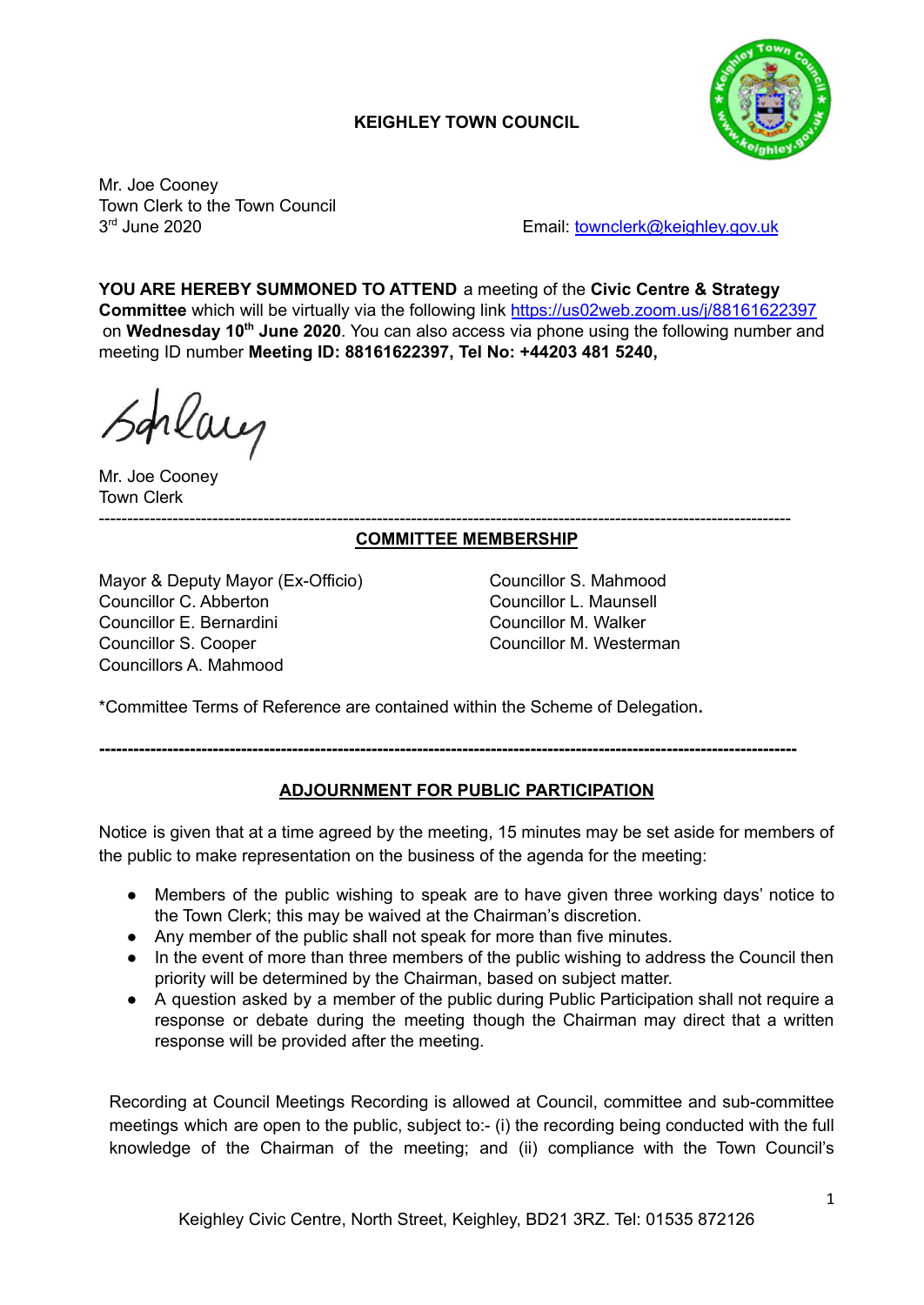Recording of Meetings Policy. Anyone wishing to record must contact the Town Clerk prior to the start of the meeting. Any recording must be conducted openly and not in secret.

## **AGENDA**

### **1. Election of Chair for Municipal Year– For Decision**

To elect a Chairman for the Municipal year 2020/21

### **2. Election of Vice Chair – For Decision**

To elect a Vice Chairman for the Municipal year 2020/21

#### **3. Apologies for absence**

Members are asked to receive apologies of absence for this meeting.

### **4. Declarations of Interest**

To receive declarations of interest under consideration on this agenda in accordance with the Localism Act 2011 s32 and the relevant Authorities (Disclosable Pecuniary Interests) Regulations 2012.

Members are reminded that should you declare a pecuniary interest at a meeting, it is your responsibility to inform the Monitoring Officer.

- i) Declarations of Interest from Members
- ii) Declarations of Interest from Officers

### **5. Public Question Time and Participation**

Members of the public are advised that they are welcome to ask questions about items on the Agenda. It is not always possible to give a verbal response at the meeting and questions may receive a written reply. No resolution can be made under this item.

Questions should relate to matters of Town Council policy or practice and not relate to the individual affairs of either the questioner or any other named person.

## **6. Minutes – For Decision**

Members are asked to approve the minutes of the Civic Centre & Strategy Committee held on Thursday 5<sup>th</sup> March 2020

*Copy attached*

### **7. Progress Report – For Noting**

To receive the progress report following the last meeting held Thursday  $5<sup>th</sup>$  March 2020.

#### *Copy attached*

### **8. Civic Centre Managers Report – For Noting**

Keighley Civic Centre, North Street, Keighley, BD21 3RZ. Tel: 01535 872126